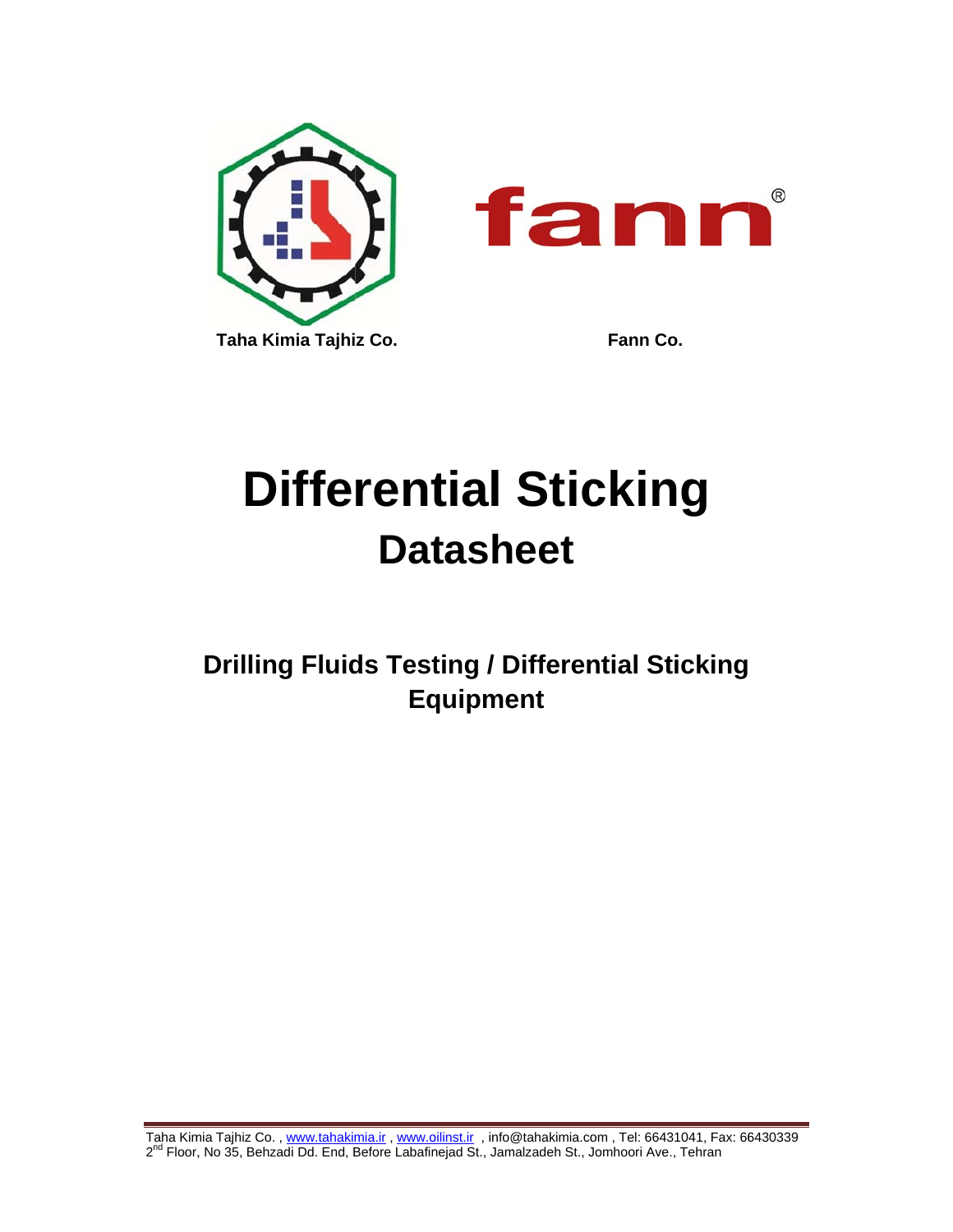## **Differential Sticking**

*Most incidences of stuck pipe are caused by differential-pressure effects. Excessive differential pressures across lower-pressure permeable zones can cause the drillstring to push into the wellbore wall where it becomes stuck. When differential sticking occurs, spotting fluid can sometimes free the drillpipe.* 

*Differential sticking may be identified by the following characteristics:* 

- *Pipe sticks after remaining motionless for a period of time*
- *Pipe cannot be rotated or moved when circulation is maintained*



The Differential Sticking Tester was designed to determine how likely a given drilling fluid will be to produce a "stuck pipe" situation and how effective a given drilling fluid treatment or application of spotting fluid in any given drilling fluid would be in reducing this tendency. This measurement is called the "Stuck Tendency Coefficient". It takes into account both the stickiness and the cake building capability of the drilling fluid. The "Stuck Tendency Coefficient" is determined by the Timed Filtrate Test.

The unit can be pressurized by the  $CO<sub>2</sub>$  regulator assembly or from any nitrogen source. If Nitrogen is to be used, the Differential Sticking Tester must be fitted with a suitable Nitrogen regulator, gauges, relief valve, hose and fittings. The standard test uses 477.5 psig (3292 kPa) differential pressure

applied to a stainless steel vessel of approximately 140 ml capacity. The measurement can be made using either the flat-faced torque plate or the 12-1/2" (31.75 cm) spherical radius plate which approximates pipe in casing or collars in borehole contact geometry. (Both are provided.) In the event of a "sticky" sample that tends to adhere more to the torque plate than to the filter paper, stainless steel micro-corrugation disks are provided, to help ensure success of the test.